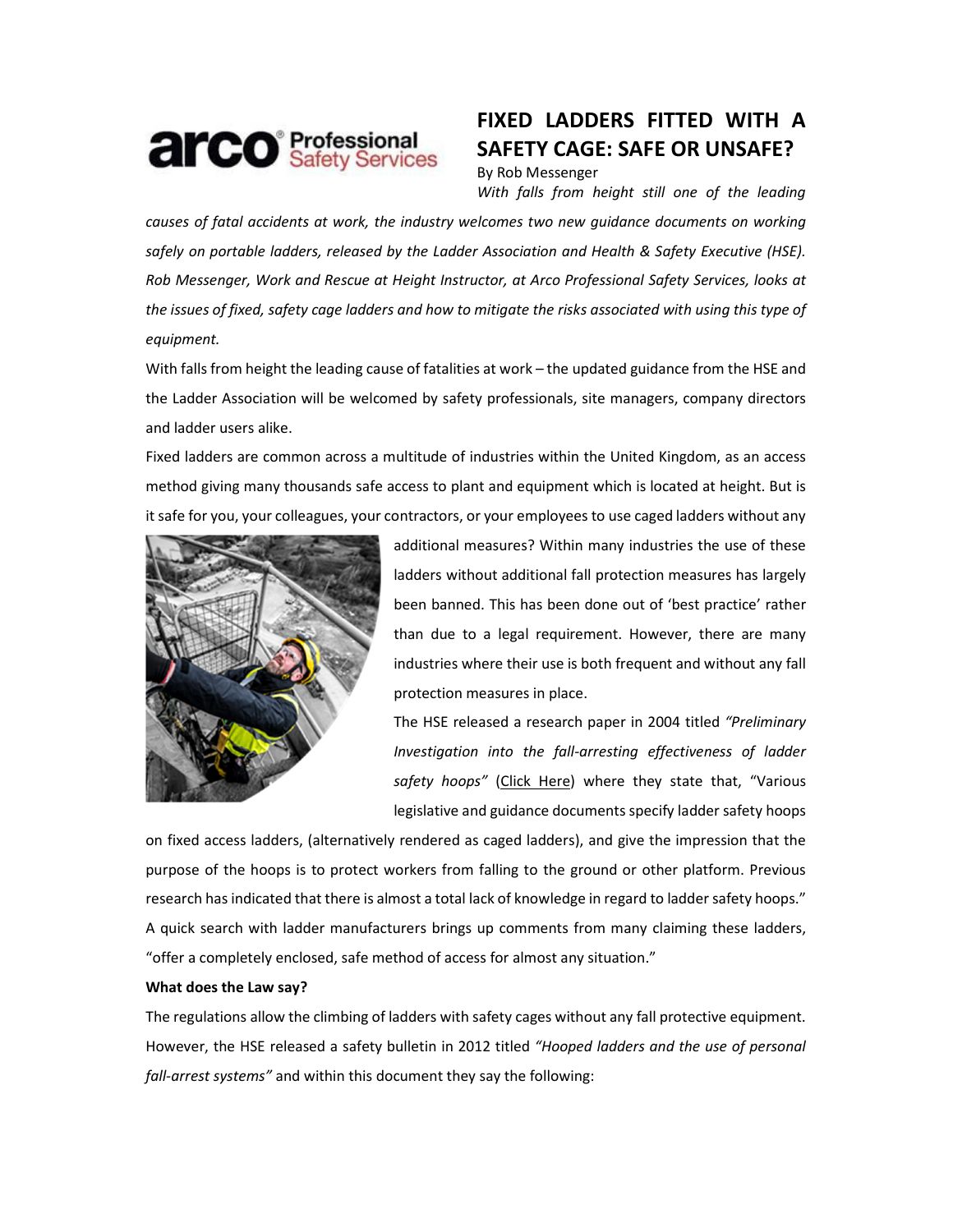- "hooped ladders (with or without a personal fall arrest system) may not be effective in safely arresting a fall without injury. As a result, duty holders are advised to review their risk assessments where these ladders are used"
- "HSE does not recommend the blanket removal of hoops from ladders (which would probably increase overall risk), or to prohibit the use of personal fall arrest systems within hooped ladders"
- "hoops alone do not provide positive fall arrest capability; they can provide other safety benefits such as getting on and off the ladder"

## How far is too far?

The British Standard BS 5395 Part 3 (1985) recommended that "[…] the height of a ladder should not exceed 6m without an intermediate landing." This is in contrast with the most recent BS 4211:2005+A1:2008 which specifies 9m. The standard also recommends that ladders over 2m should have a safety cage.

## So, what should we do?

The simple answer, as is stated in the HSE 2012 safety bulletin, is that everyone should be attached to some form of fall protection system as research shows that the cages alone will not help a worker during a fall and may even cause more significant injury. However, this is not quite correct as the HSE research found that the effectiveness of some fall arrest systems was ineffective when combined with a caged ladder. We know that falls from height, including low levels, can easily result in fatal injuries and therefore we should try to protect workers who are having to access these ladders but simply putting in a fall arrest system or making workers wear lanyards is not always the best solution.

A fall arrest system should have ideally been tested to show its compatibility with a caged ladder or failing that, consideration should be made to remove the cages from ladders once a fall arrest system has been installed.

It is a tricky position for businesses as you will be considering the cost of training, installation of the system, periodic testing of PPE, annual recertification of the safety system, rescue planning for the now suspended worker etc. But all of this will be cheaper than a HSE fine and considerably lighter than the burden of being responsible for an injured worker.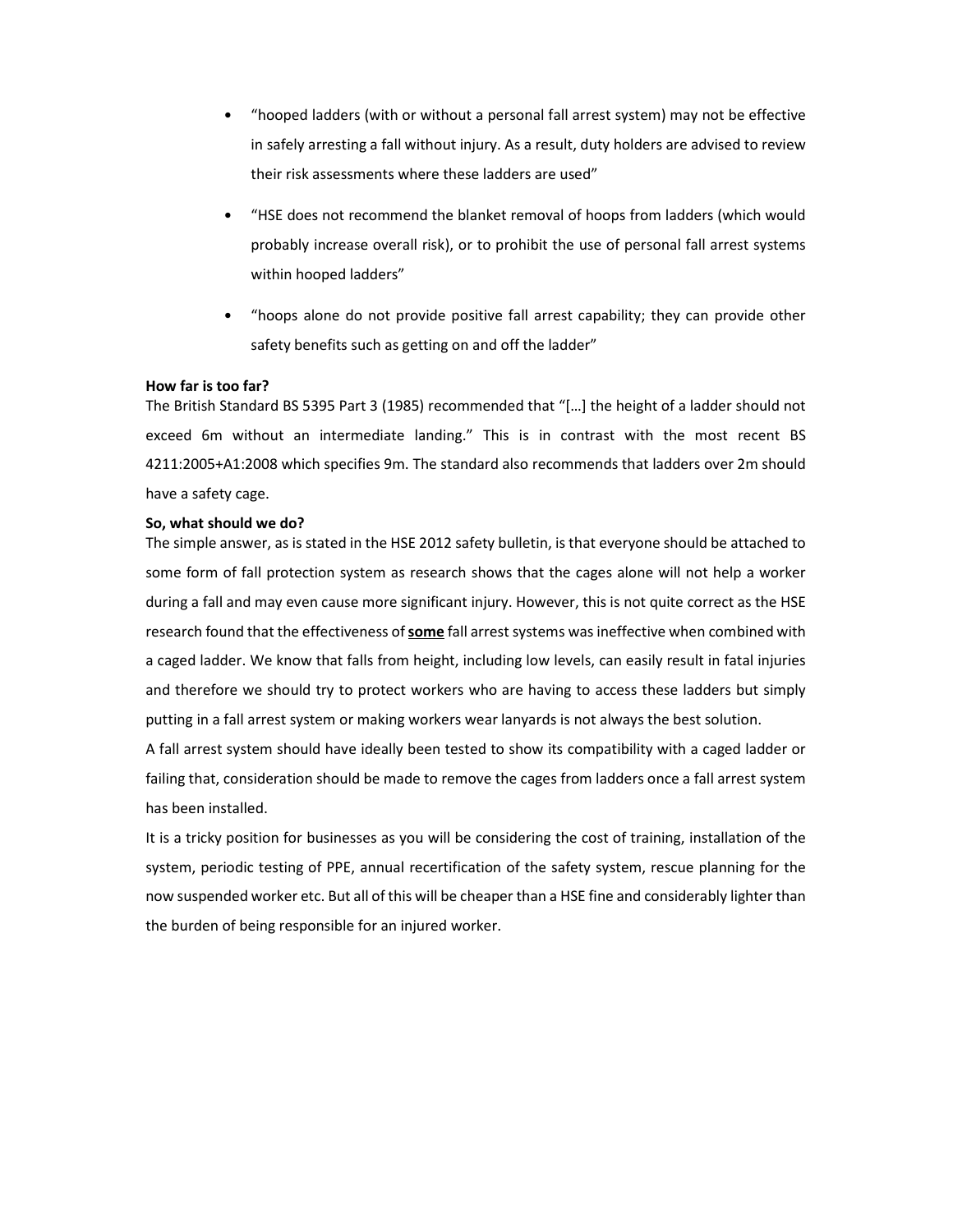

https://www.hse.gov.uk/research/rrpdf/rr65 7.pdf

A factor to perhaps consider is the physical fitness and the health of the person climbing the ladder. How many employers have considered the following when assessing aptitude for work at height; Are they comfortable climbing? Used to elevating their heart rate with strenuous activity? Able to hold their body weight and grip a ladder? Do they suffer from a medical condition that could cause a fall such as vertigo, diabetes, epilepsy, low blood pressure etc.?

A construction company recently reported that a 50 year-old male was climbing a caged ladder up a 50m tower crane to reach the control cabin. Whilst climbing the worker felt dizzy and suffered a heart attack, he fell and landed onto one of the landing platforms. The report concluded that having a landing platform every 12 m seemed to have been too much for the worker's physical abilities, he was going back to work immediately after lunch on a very hot afternoon.

Was he safe? A common response to this question is "he does this all the time, day in day out", this accident shows that experience doesn't matter but checking a

person's fitness and health should always be part of the risk assessment.

## Rescue and Emergency Planning

The Work at Height Regulations state, "Regulation 4 (1) Every employer shall ensure that work at height is – (a) properly planned[...]" this includes planning for emergencies and rescue.

Other factors to consider include:

- Competence of those trained to rescue
- Suitability of rescue equipment, e.g. the length of the equipment (this is quite often not taken in to consideration)
- Rescuers ability and knowledge to provide first aid post rescue
- Communication with emergency services prior to commencing rescue. If in a remote area post codes are not always useful and 'What 3 words' is not always reliable as it relies on good and accurate signal, so having a location identified in the method statement prior to the rescue is essential